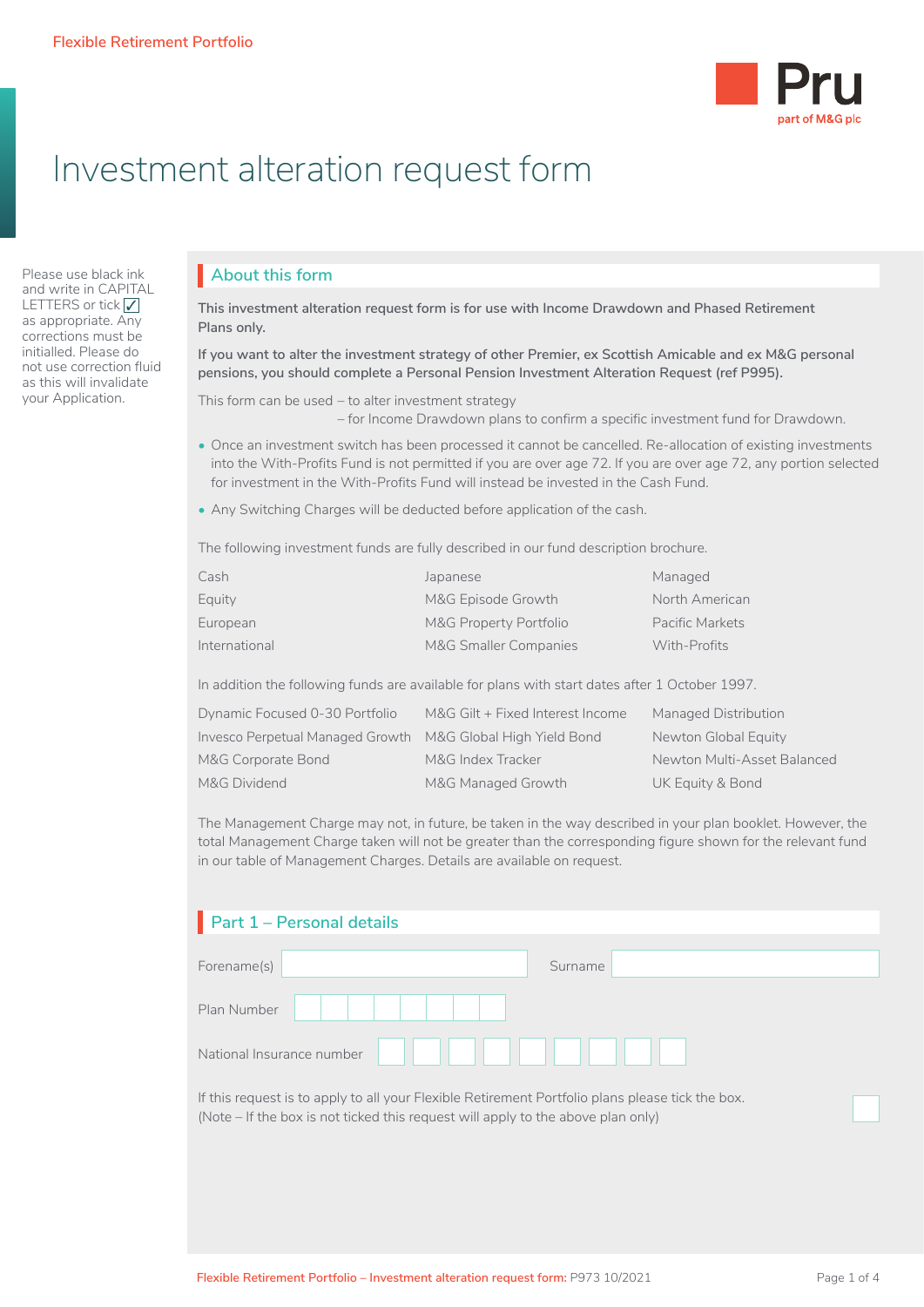## **Part 2 – Target Investment Strategy**

Do not complete this section if you want to specify your exact requirements on the percentage(s) of existing investments to be cancelled – instead complete Part 3 – Detailed fund selection.

Complete this section to specify the target percentage in each investment fund selected. We will calculate the % of units to be cancelled to meet your Target Investment Strategy.

If Part 2 is completed, do not complete Part 3.

| 1% should                       | Fund  | Target % |
|---------------------------------|-------|----------|
|                                 |       |          |
| not be held in<br>six funds per |       |          |
| time.                           |       |          |
|                                 |       |          |
|                                 |       |          |
|                                 |       |          |
|                                 | Total | 100%     |

## **Part 3 – Detailed fund selection**

Complete this section to specify your exact requirements on the percentage(s) of existing investments to be cancelled and the percentage(s) of cash realised to be applied to the revised fund selection.

|        | Fund  | % to be cancelled  |
|--------|-------|--------------------|
|        |       |                    |
| n<br>r |       |                    |
|        |       |                    |
|        |       |                    |
|        |       |                    |
|        |       |                    |
|        |       |                    |
|        | Fund  | % of cash realised |
|        |       | to be applied      |
|        |       |                    |
|        |       |                    |
|        |       |                    |
|        |       |                    |
|        |       |                    |
|        |       |                    |
|        | Total | 100%               |

Fractions of not be used.

Units may r  $more than s$ plan at any

Fractions of 1% should not be used.

Units may not be held in more than six funds per plan at any time.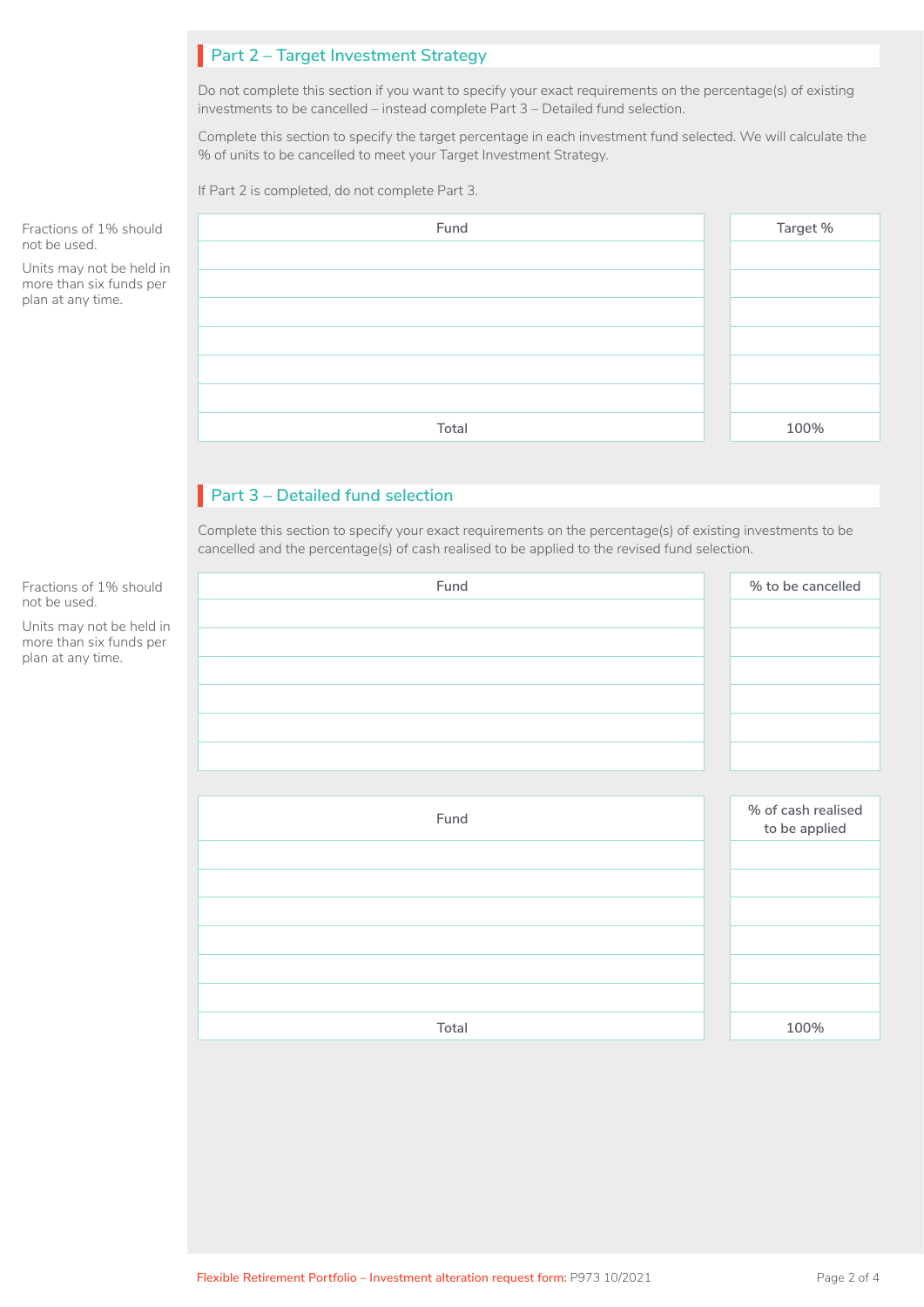#### **Part 4 – Fund selection for Income Drawdown**

If you selected regular withdrawals for Drawdown, units will be realised evenly across the investment funds you selected, in proportion to the individual fund values, unless you confirm otherwise.

Do you want units realised from a particular fund, leaving other investment funds intact?

Yes

If **Yes**, which fund?

## **Part 5 – Declaration**

I request the revised investment strategy as detailed in this form.

#### **How we use your personal information**

For a copy of our latest Data Protection Notice, please visit www.pru.co.uk/mydata. This details how and why we use your personal information (including any sensitive personal information), who we may share it with and your rights around your personal information. Alternatively, you can request a copy to be sent to you by writing to The Data Protection Officer, Customer Service Centre, Lancing BN15 8GB.

Please note that we collect personal information from you that is necessary for us to either provide you with the product or service you've requested or to comply with statutory or contractual requirements. Unfortunately if you don't provide all of the information we require this may mean we are unable to provide our products and services to you.

| Signature                                                         | Date                                              |
|-------------------------------------------------------------------|---------------------------------------------------|
|                                                                   | $\Box$<br>Y<br>$M$ $M$<br>Y<br>Y.<br>Y<br>$\Box$  |
|                                                                   |                                                   |
|                                                                   |                                                   |
| <b>Prudential Use Only</b>                                        |                                                   |
| $\ensuremath{\mathsf{Ref}}$<br>Received Date:<br>$\Box$<br>$\Box$ | $\mathsf{Y}$<br>$M$ $M$<br>Y<br>$\mathsf{Y}$<br>Y |
| Auth                                                              |                                                   |
|                                                                   |                                                   |
|                                                                   |                                                   |
|                                                                   |                                                   |
|                                                                   |                                                   |
|                                                                   |                                                   |
|                                                                   |                                                   |
|                                                                   |                                                   |
|                                                                   |                                                   |
|                                                                   |                                                   |
|                                                                   |                                                   |
|                                                                   |                                                   |
|                                                                   |                                                   |
|                                                                   |                                                   |